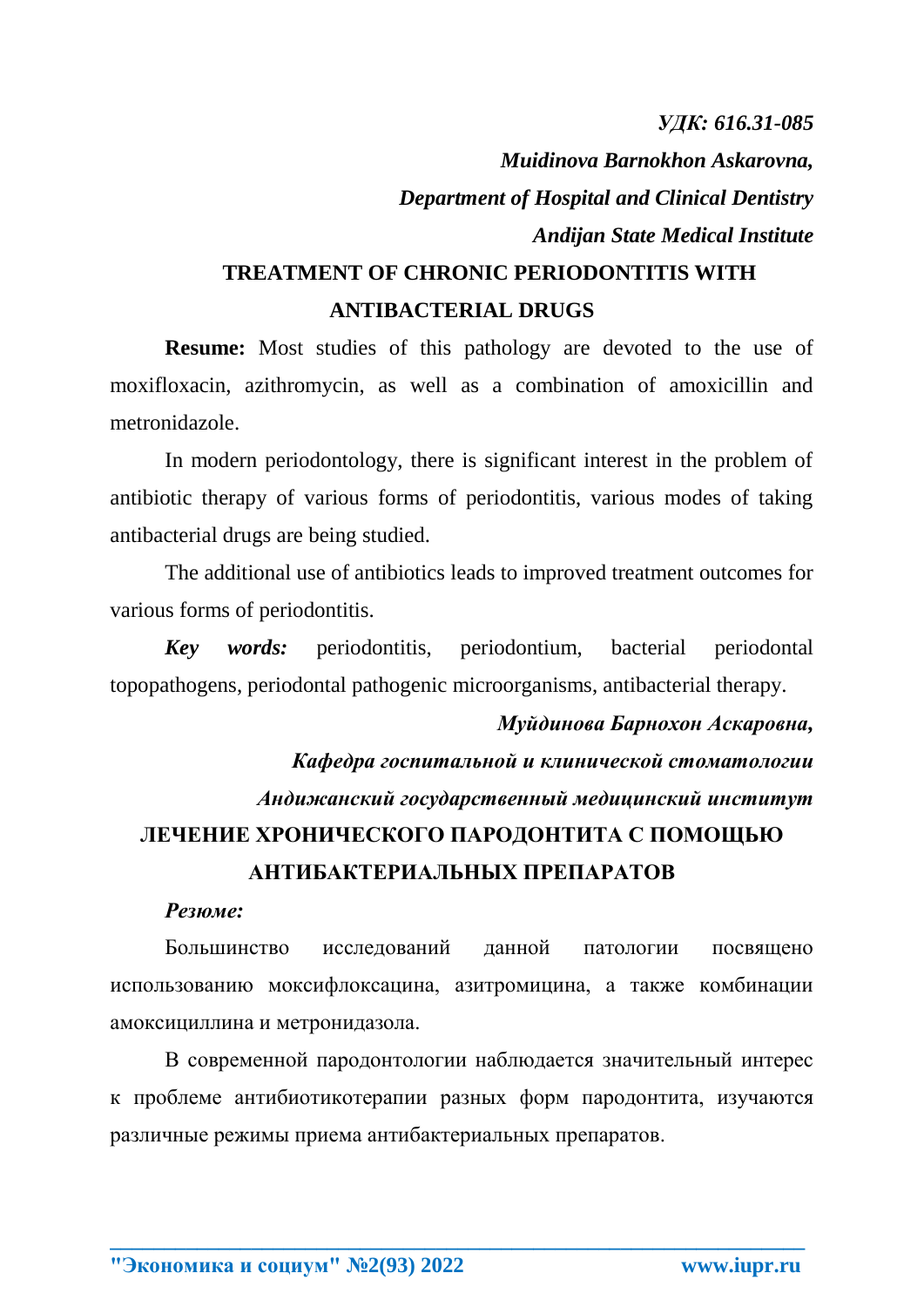Дополнительное применение антибиотиков приводит к улучшению результатов лечения разных форм пародонтита.

*Ключевые слова:* пародонтит, пародонт, бактериальные пародонтопатогены, пародонто-патогенные микроорганизмы, антибактериальная терапия.

**Relevance.** Paradontitis is a serious disease that has a systemic nature. It is difficult to treat. Antibiotics are considered the most effective for periodontitis, but therapy should be systemic. Without complex treatment, any means are powerless, since there is currently no universal cure for periodontitis [4,6].

Recent data indicate that inflammatory periodontal diseases arise as a result of a complex interaction between the commensal microflora of the oral cavity, the system of protective factors of the macroorganism and environmental factors such as diet and smoking. Of these factors, microbial is recognized as the most significant.

Despite the fact that periodontitis is not an infectious disease in the classical sense, at the same time, there are a number of microorganisms responsible for the development of inflammation and destruction of the periodontal complex [1,7].

An increase in the content of pathogenic types of microorganisms in relation to the periodontal complex is considered as a violation of the biocenosis of the oral cavity, indicating a decrease in the protective factors of nonspecific and specific protection of the body[8].

Microorganisms of the oral cavity exist both in a planktonic state and as part of organized communities associated with organic and inorganic substrates – the so-called biofilms. The existence in the biofilm is a way to protect the microorganisms present in it from adverse environmental factors, creates conditions for nutrition and reproduction, increases the resistance of individual species to hygienic and therapeutic measures [2,5].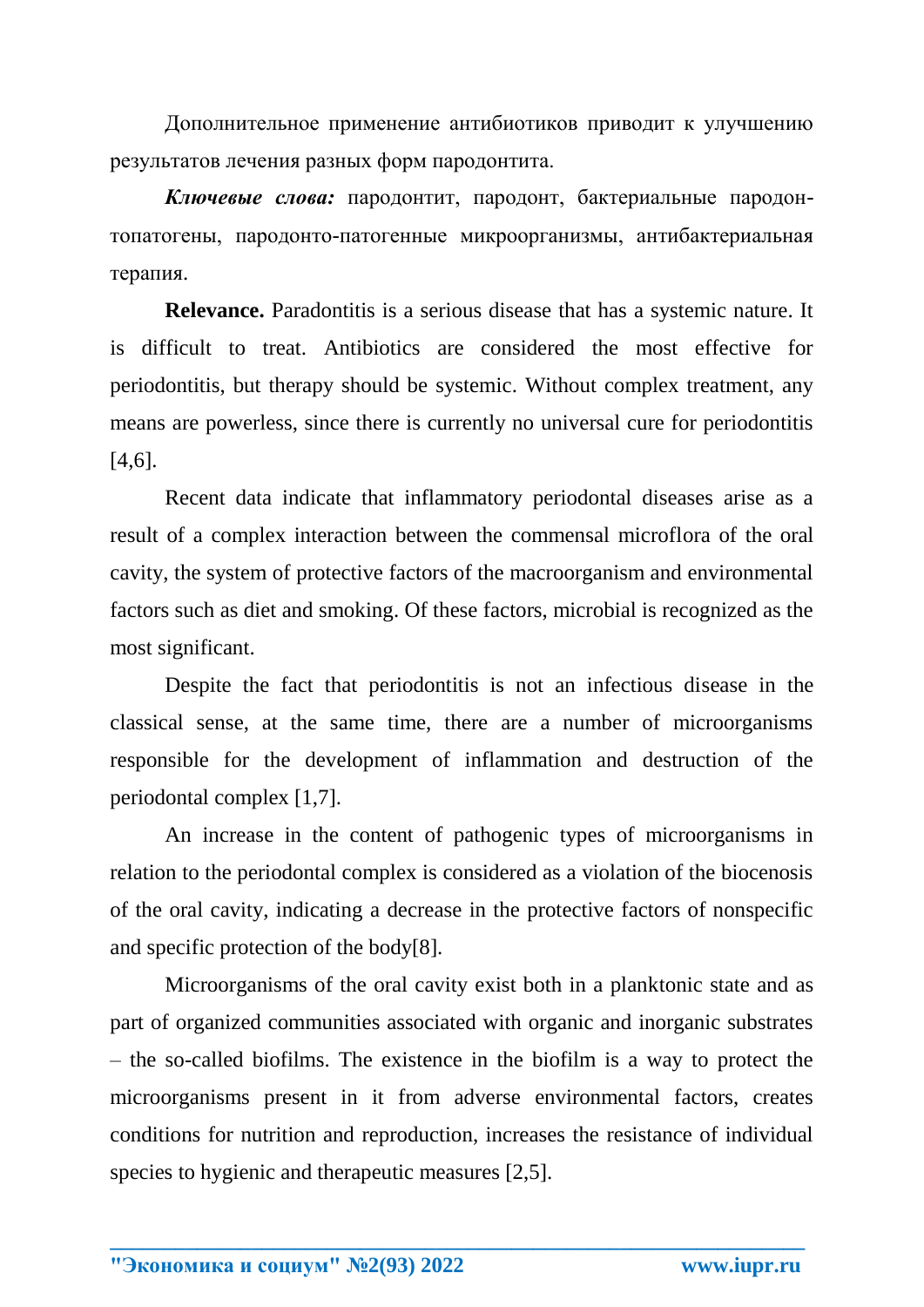An antibiotic usually becomes the main treatment. If the patient has a weak immune system, gum disease may be complicated by another infection, so it is necessary to prescribe antibiotic treatment as the main treatment. It is indicated that antibiotics are prescribed for periodontitis in adults if gum disease is complicated by a secondary bacterial or fungal infection.

Mechanical and surgical treatment combined with proper oral hygiene measures can stop or prevent further loss of clinical attachment in most people by reducing the total supra- and subgingival bacterial mass.

However, despite conscientious dental therapy, periodontal destruction continues in some people, possibly due to the ability of large periodontal pathogens, such as Porphyromonas gingivalis, Aggregatibacter actinomycetemcomitans, Fusobacterium nucleatum, Treponemadenticola bacteroids, to invade periodontal tissues or be in furcations or other structures of the tooth beyond the reach of periodontal instruments or from -for the weak protection mechanisms of the hosts. In addition, the suspected periodontal pathogens (the "red complex") are usually found in biofilms attached to the epithelial surface of the periodontal pocket, and the patient cannot reach this place during oral hygiene measures[1,4].

The first candidates for systemic antimicrobial therapy are those patients who exhibit attachment loss after seemingly adequate conventional therapy or patients with aggressive forms of periodontitis who have diseases predisposing to the development of periodontitis[3].

Patients with acute or severe periodontal infections (periodontal abscess, acute ulcerative necrotic gingivitis / periodontitis) may also benefit from the use of antibiotics. Systemic periodontal antibiotic therapy is aimed at strengthening mechanical periodontal treatment and supporting the host protection system in overcoming infection by destroying subgingival pathogens that remain after conventional mechanical periodontal therapy. The susceptibility of bacteria to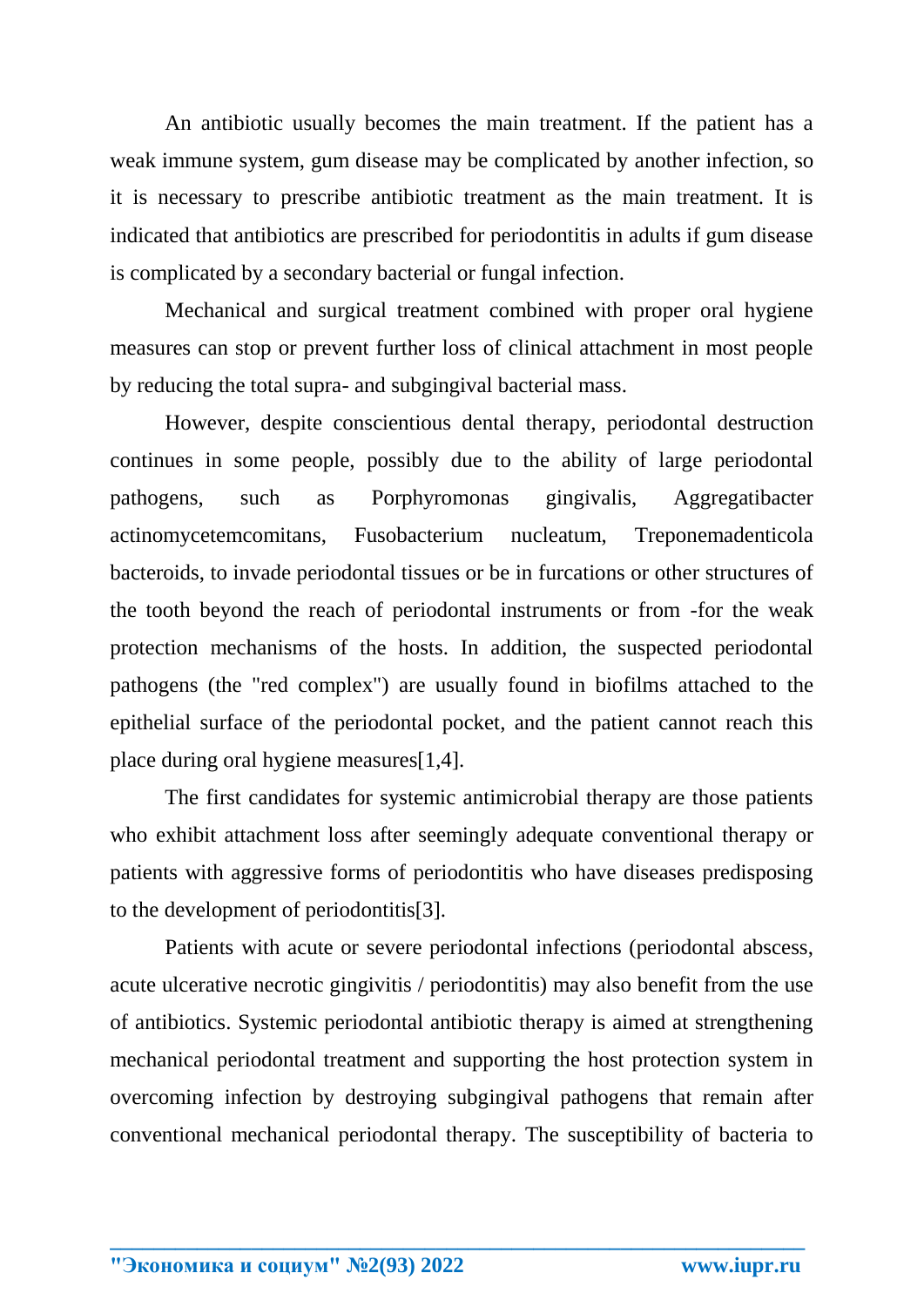antibiotics may be the key to the effectiveness of systemic antibiotics in the treatment of periodontal diseases[6,8].

Other chemotherapeutic agents can also reduce the destruction of collagen and bone due to their ability to inhibit collagenase fermentation.

Patients with gingivitis or stable adult periodontitis usually respond well to mechanical periodontal therapy and practically receive no additional effect from antibacterial therapy.

**The aim of the study** is to identify and analyze the most effective methods of antibiotic therapy in patients with different forms of periodontitis.

**Materials and methods of research.** The work is based on the results of dental examination of 62 patients (32 men and 30 women) aged 18-45 years, who had 78 teeth cured with a diagnosis of periodontitis.

The results of the study. Moxifloxacin was used at a dosage of 400 mg 1 time per day with a course of administration for 7 days. Azithromycin was prescribed at a dosage of 500 mg 1 time per day with a course of 3 days. The dosage and course of antibiotics in combination with amoxicillin and metronidazole varied: both drugs at a dosage of 500 mg 3 times a day with a course of administration for 7 days, amoxicillin at a dosage of 500 mg and metronidazole at a dosage of 250 mg 3 times a day with a course of administration for 7 or 10 days, amoxicillin at a dosage of 875 mg and metronidazole at a dosage of 500 mg 2 times a day with a course of administration for 10 days, amoxicillin at a dosage of 375 mg and metronidazole at a dosage of 250 mg 3 times a day with a course of administration for 7 days.

The activity of moxifloxacin and azithromycin against suspected periodontopathogenic microorganisms such as Aggregatibacter actinomycetemcomitans, Porphyromonas gingivalis and Tannerella forsythia was mentioned, as well as the fact that the concentration of azithromycin in mixed saliva significantly exceeds its content in blood plasma. Moxifloxacin is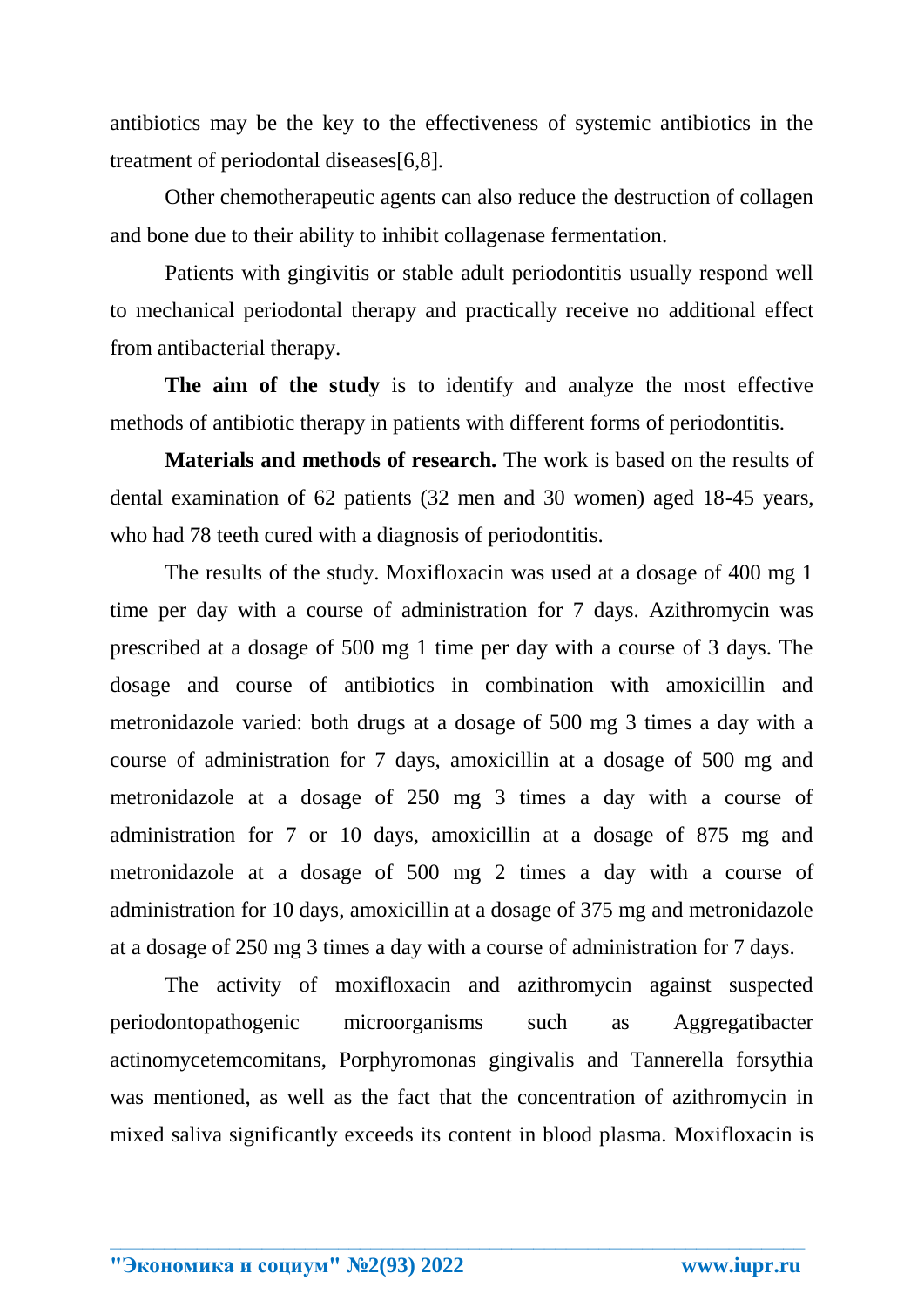able to accumulate in the focus of infection, penetrating into polymorphonuclear granulocytes and epithelial cells.

The use of moxifloxacin or azithromycin may be preferable due to a single dose per day (1 tablet, 400 mg once a day or 500 mg once a day, respectively). At the same time, a shorter duration of the course of taking antibiotics (3- and 7-, rather than a 14-day course) avoids possible side effects. A feature of azithromycin is its accumulation in the contents of the periodontal pocket (gingival fluid) and areas of pronounced periodontal inflammation (its concentration is significantly higher than in "normal" gum tissues). It has been suggested that azithromycin penetrates phagocytes and fibroblasts, its concentration in them is 100-200 times greater than in extracellular spaces, and it is actively transported by phagocytes to areas of inflammation, where a significant amount of azithromycin is released - when phagocytes are destroyed during phagocytosis.

The combination of amoxicillin and metranidzole in the treatment of aggressive periodontitis has been recognized mainly due to its effectiveness against Aggregatibacter actinomycetemcomitans, a pathogen closely related to the etiology of this infectious disease. This combination is also active against Treponema denticola, Tannerella forsythia, Porphyromonas gingivalis, Fusobacterium nucleatum and Prevotella intermedia.

Amoxicillin is a semi-synthetic penicillin with an expanded antimicrobial spectrum, which includes gram-negative and gram-positive cocci, spirochetes and anaerobes, and is effective against representatives of the subgingival microbiota (located inside the epithelial cells of the gum) - Parvimonas micra and Aggregatibacter actinomycetemcomitans. In combination with clavulanic acid, amoxicillin can also be used to suppress bacteria capable of producing beta-lactamases. However, penicillin-type drugs have many side effects.

The advantage of using a combination of amoc-sicillin and metranidzole is the ability to restore the imbalance between matrix metalloproteinases and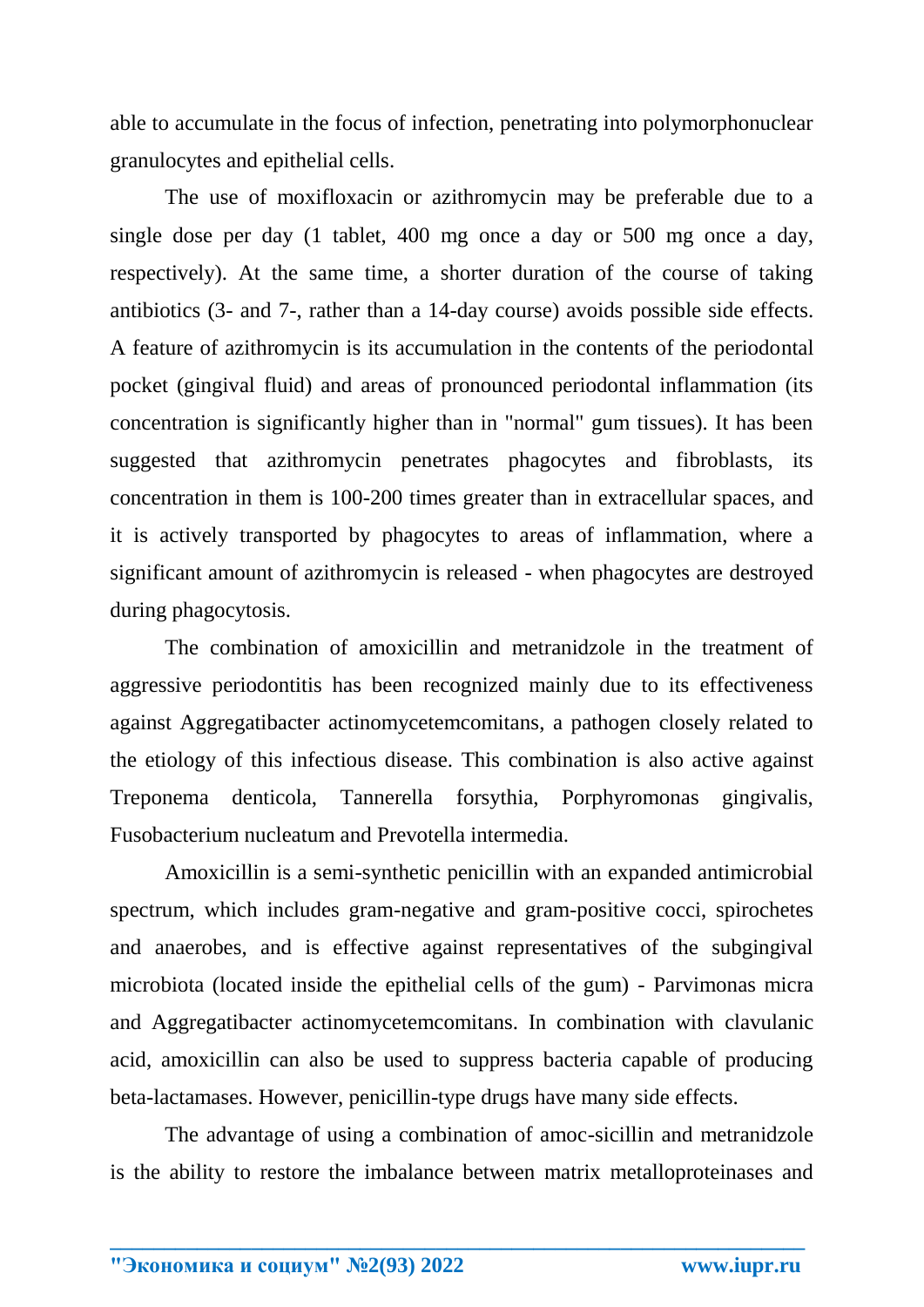their tissue inhibitors, as well as the fact that the combination of these drugs has a greater spectrum of action compared to monotherapy, each drug separately or other antimicrobial drugs. Metronidazole is not effective against Aggregatibacter actinomycetemcomitans, but has activity against periodontal pathogens such as Porphyromonas gingivalis and Prevotella intermedia.

According to the data obtained from the studied articles, currently azithromycin has the greatest effect on the depth of periodontal pockets (PD), to a lesser extent — a combination of amoxicillin and metronidazole, which proved to be more effective in temporary bite and demonstrated better results in the long term. Moxifloxacin showed almost similar results to this combination.

Based on the values of the CAL indicator, it can be noted that in patients taking azithromycin and a combination of amoxicillin and metronidazole, relatively identical results were determined, whereas in groups where moxifloxacin was used as an antibacterial drug, changes in this indicator were significantly lower.

However, it should be remembered that periodontopathogenic microorganisms can vary in different populations and ethnic groups, so combinations or specific antibiotic regimens may not "work" in all cases.

Therefore, it is necessary to determine the sensitivity / resistance to the antibiotic.

The main factors affecting the effectiveness of antibacterial therapy were recognized: the form of the disease, the antibiotic used (dosage, compliance with the antibiotic regimen by the patient, resistance of the microbiota to the drug, possible side effects of the drug), localization of lesions, the presence of visible plaque and the initial level of the PD index.

Complete destruction of microorganisms can be difficult as a result of reinfection of treated areas. The presence of Porphyromonas gingivalis in the periodontal pocket may also be a risk factor for unsuccessful treatment or relapse of the disease.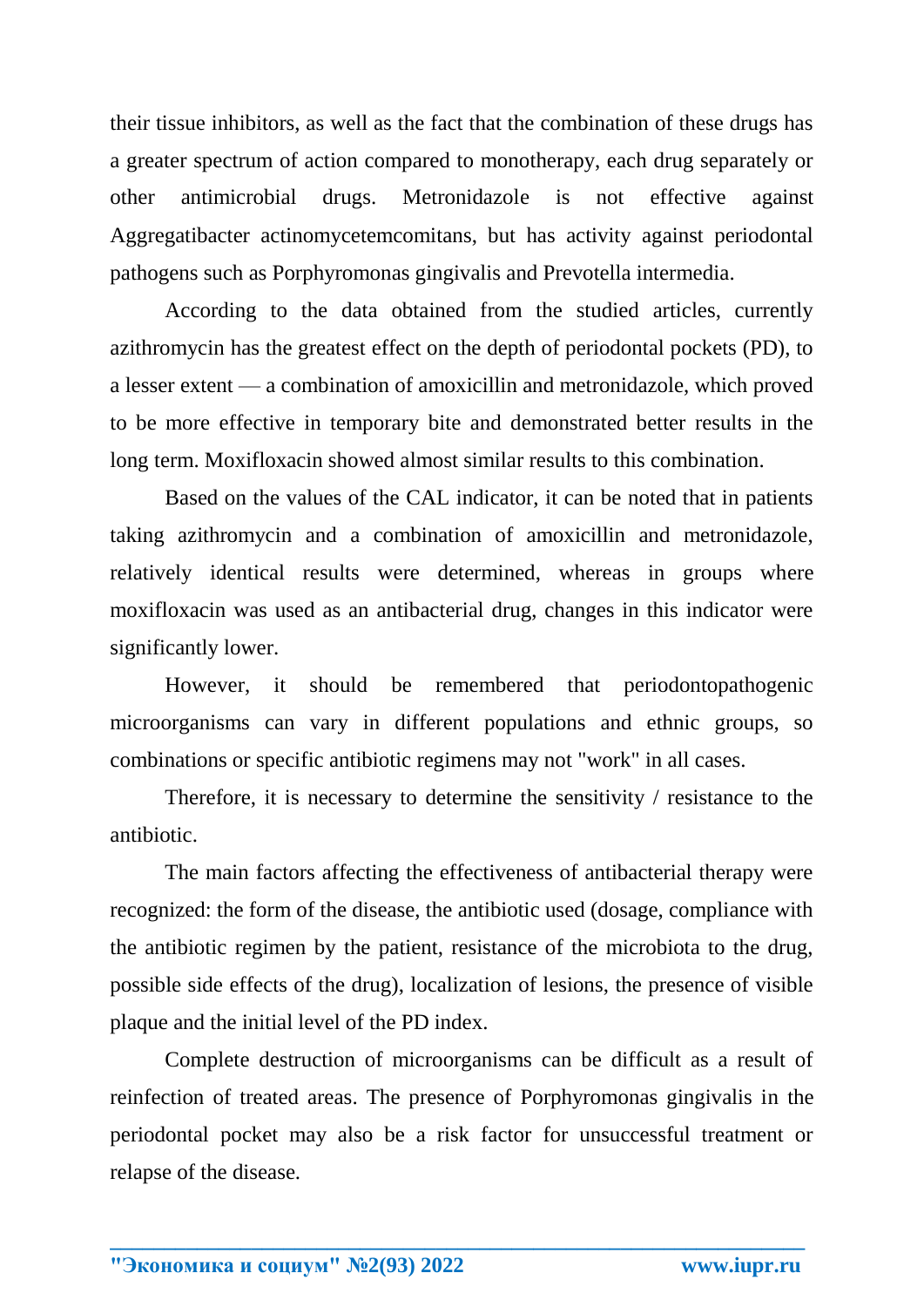A more detailed study of this problem requires long follow-up periods, large sample sizes, as well as a larger number of studies comparing various antibacterial drugs in AFP.

Analysis of the data available to us in the literature allowed us to identify some of the advantages and disadvantages of certain antibacterial drugs used in AFP.

**Conclusion.** In the algorithm of conservative treatment of mild chronic periodontitis, along with antibacterial drugs, it is necessary to include drugs that stimulate blood flow in the periodontium, since the restoration of microcirculation in the affected tissues under the action of antibacterial drugs does not occur completely.

Thus, periodontal disease is a multifaceted and very interesting area of our body, it requires deep study and a scrupulous attitude to oneself. The timing of the onset of clinical well-being and the duration of the remission period are individual and depend on many factors: age, the presence of general somatic pathology, the severity of the disease, unfavorable local factors, the gum biotype, which should be taken into account by the dentist in clinical practice.

Most modern studies of this pathology are devoted to the use of moxifloxacin, azithromycin and a combination of amoxicillin and metronidazole. There is an increased interest of scientists from different countries in auxiliary antibacterial therapy of various forms of periodontitis, while various regimens of taking antibiotics are being studied.

The additional use of antibiotics leads to a better result in the treatment of aggressive forms of periodontitis. The most reasonable is the use of azithromycin at a dosage of 500 mg 1 time per day with a course of 3 days. However, periodontopathogenic microorganisms may vary in different populations and ethnic groups, as a result of which it may be necessary to determine their sensitivity to antibacterial drugs in case of ineffectiveness of the therapy.